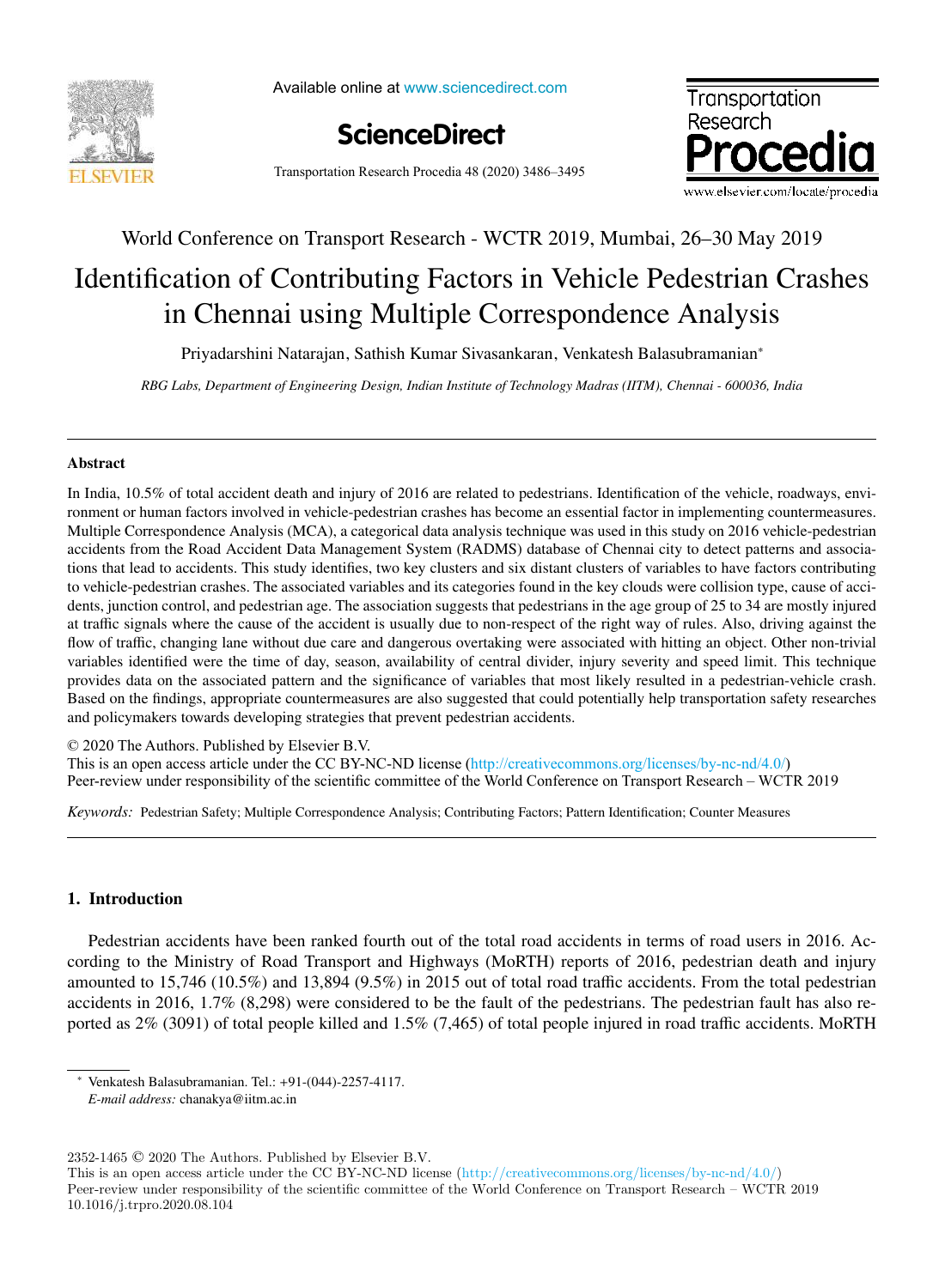report considered 13 states in India out of which Tamil Nadu was ranked first in the share of total road accidents  $(14.9\%)$ , and second in terms of the number of people killed in road accidents  $(11.4\%)$  MoRTH (2016). The number of pedestrian-vehicle collisions has been taken as one of the major concerns by the policymakers calling for identification and implementation of countermeasures to bring down road fatalities. According to NITI Aayog's three-year action agenda of India (2017 to 2020), the emphasis placed on data to monitor accidents and provide direction towards correction plans. RADMS database of Government of Tamil Nadu was designed to map road accidents across the state with a multi-department registry involving police, highways and local RTAs.

Recently, many research works have been carried out in understanding the contributing factors of vehicle-pedestrian crashes. Out of the total pedestrian accidents, the majority of them were reported in urban areas, since there is frequent interaction between pedestrians and vehicles. Liu and Tung (2014) considered parameters such as age, time of day, vehicle speed and pedestrian decision in their study and identified the time gap to be the most significant factor that could increase safety while crossing roads. Pedestrian's perception in identifying the approaching vehicles at nighttime was studied by Balasubramanian and Bhardwaj (2018). They suggested fixing an active light source between the headlights of four-wheelers as an effective countermeasure for faster vehicle identification in poor lighting conditions. A systematic review of environmental factors affecting pedestrian traffic accidents was performed by Moradi et al. (2016) based on studies from 1966 to 2015. Out of 2,828 articles, 15 articles met their inclusion criteria showing a significant correlation between road accidents and population density, number of junctions, student population, number of schools and pedestrian volume. A more integrated approach to evaluate all the variables that lead to a particular accident needs to be considered for the policymakers to evaluate the risk factors and provide sufficient countermeasures.

Due to the complex nature of the crash data including a vast quantity of information, data mining approaches are being applied by recent researchers to perform crash data analysis. Pande and Abdel-Aty (2009) applied this technique on crash reports from the state of Florida and discovered a significant correlation between an increase in traffic accidents during rainy times and roadways with straight sections and vertical curves. Also, poor illumination resulted in higher crash severity. Decision tree-based approaches towards identification of contributory factors in road traffic accidents and countermeasures are discussed by Chang and Chen (2005), Harb et al. (2009), Lee and Abdel-Aty (2005). A decision tree approach by Montella (2011) was performed on Italy crash data and they identified that the topmost contributory factors leading to accidents were associated with road signage and markings. The author suggests that measures to improve signage in the sites with road geometric deficiencies could significantly reduce accidents. Chi-squared automatic integration detector (CHAID), a decision tree-based method was employed by Hezaveh et al. (2018) on crash data from Tennessee to identify an association between pedestrian crash severity, road characteristics and environmental factors.

To understand the association between variables and handle missing data efficiently, Multiple Correspondence Analysis (MCA) emerged as a technique which allowed looking at relations or associations that existed between the categorical variables in a dataset. One of the first literature on the application of MCA for pedestrian-vehicle crashes was published by Fontaine and Gourlet (1997). Their study was based on the fatal accidents report by the French police. They analyzed the variables of pedestrians involving age, sex, driving under influence, mode of transport and movements and identified four groups that have lead to pedestrian accidents. Factor et al. (2010) published a social order of road accidents using MCA by associating variables relating to the social behavior of drivers and their engagement in accidents from Israeli road accident records. MCA was applied on crash data from Illinois and Alabama, collected over 15 years and factors such as driver/ road/ lighting conditions and driver age was found to be significant resulting in wrong-way driving crashes by Jalayer et al. (2018). Das et al. (2019) applied a similar MCA technique on 5 years of crash data from Louisiana and discussed 16 significant clusters that resulted in a crash and also suggested suitable countermeasures.

In this study, MCA was applied to vehicle-pedestrian crash data from the RADMS database in Chennai city in 2016 to address three main objectives. Firstly, to identify the key factors associated with the crash. Secondly, to identify the distant or non-trivial factors associated with the key factors leading to crash. Lastly, to provide countermeasures based on the MCA results to aid transportation safety researchers and workers in improving pedestrian safety.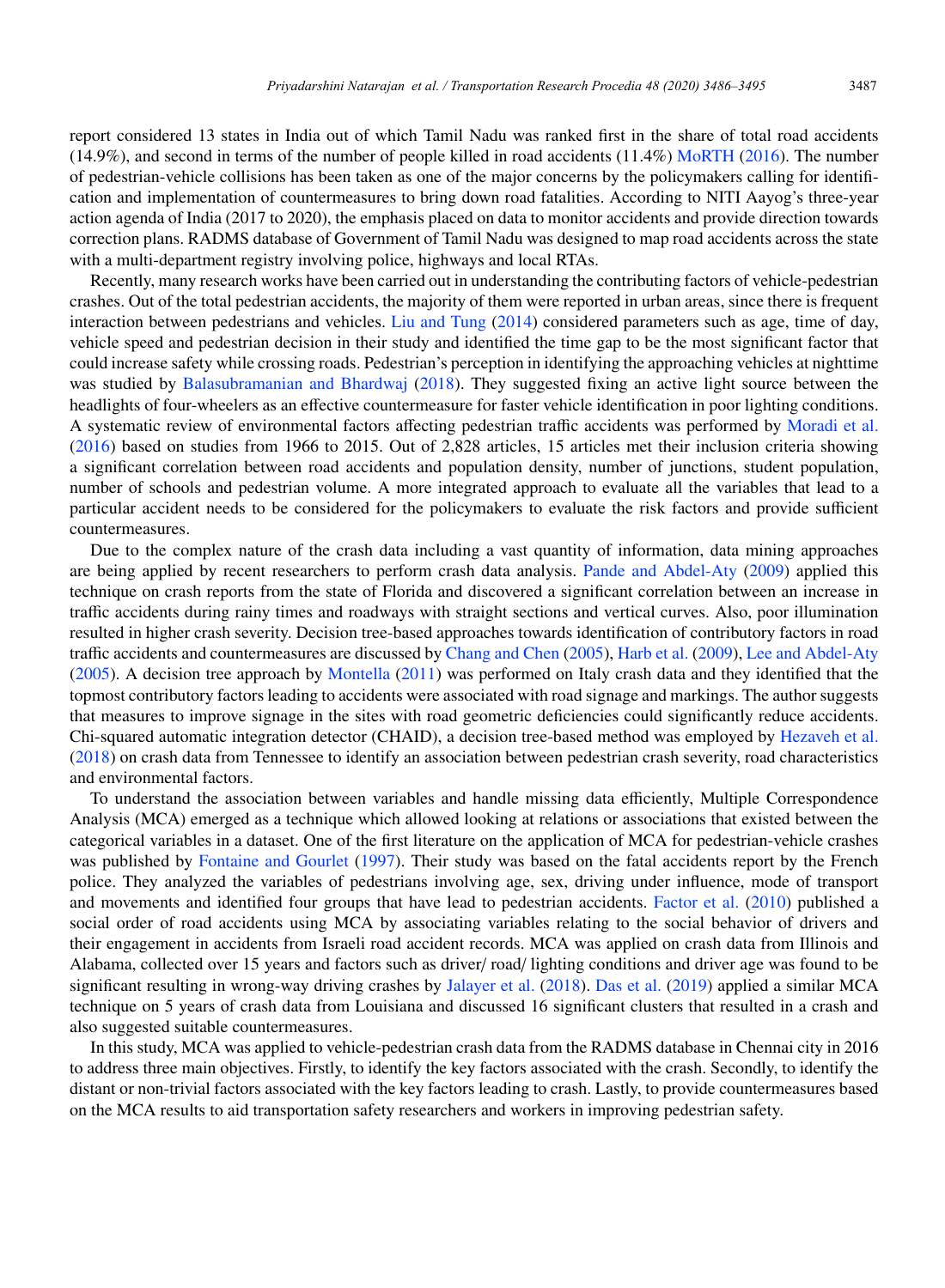#### 2. Methodology

#### *2.1. Vehicle Pedestrian Crash Data*

Vehicle-Pedestrian crash data was compiled from Road Accident Data Management System (RADMS) which is a comprehensive road safety accident reporting application established by the Government of Tamil Nadu in 2009. RADMS is a software package developed to collect, analyze and map road accidents across the state with a multi department registry involving police, highways and local RTA departments. RADMS database consists of 105 fields to be filled by each department from which reports on driver, vehicle, road, enforcement, collision type, time period, alcohol usage, pedestrian, landmark and weather could be generated for analysis. In this study, pedestrian data in Chennai city using 24 variables that were relevant to this research were chosen. Each of these variables were of categorical type and was taken directly as observations for MCA. A summary of the selected variables and its frequency of occurrence is provided in Table 1 and Table 2.

| Variables and            | Frequency of | Percentage | Variables and         | Frequency of | Percentage |
|--------------------------|--------------|------------|-----------------------|--------------|------------|
| Categories               | Occurrence   |            | Categories            | Occurrence   |            |
| <b>Vehicle Type</b>      |              |            | <b>Driver Age</b>     |              |            |
| Bus                      | 133          | 3.89%      | < 18                  | 75           | 2.20%      |
| <b>HGV</b>               | 114          | $3.34\%$   | >65                   | 26           | 0.76%      |
| Human power vehicle      | 3            | 0.09%      | 18-24                 | 842          | 24.65%     |
| LMV                      | 1006         | 29.45%     | $25 - 34$             | 795          | 23.27%     |
| Motor cycle              | 1577         | 46.17%     | 35-44                 | 447          | 13.09%     |
| Unknown                  | 583          | 17.07%     | 45-54                 | 258          | $7.55\%$   |
| <b>License Type</b>      |              |            | 55-64                 | 111          | 3.25%      |
| Full                     | 2454         | 71.84%     | <b>Pedestrian Age</b> |              |            |
| No license               | 545          | 15.95%     | < 1818                | 198          | 5.80%      |
| Unknown                  | 417          | 12.21%     | >6565                 | 425          | 12.44%     |
| <b>Driver Gender</b>     |              |            | 18-24                 | 151          | 4.42%      |
| Female                   | 46           | 1.35%      | $25 - 34$             | 734          | 21.49%     |
| Male                     | 2192         | 64.17%     | 35-44                 | 431          | 12.62%     |
| Unknown                  | 1178         | 34.48%     | 45-54                 | 495          | 14.49%     |
| <b>Pedestrian Gender</b> |              |            | 55-64                 | 524          | 15.34%     |
| Female                   | 801          | 23.45%     | Unknown               | 458          | 13.41%     |
| Male                     | 1726         | 50.53%     |                       |              |            |
| Unknown                  | 889          | 26.02%     |                       |              |            |

Table 1. Summary of variables relating to Vehicle type, Driver and Pedestrian details in Chennai City

From the four zones in Chennai (north, south, west, and east) 3416 data points were reported in the database. Based on the preliminary analysis, the variables road condition, speed limit, traffic movement, number of lanes, road works, accident cause, weather condition, and junction control were highly skewed. For example, it could be seen that 99.85% of the accidents occurred on good road conditions, 98.33% of the accidents occurred on roads with speed limit of 40 km/hr, 77.46% of accidents occurred due to high speeds, 98.51% occurred on a two-way traffic movement, 83.75% on a single lane road, 98.01% with no road works, 98.59% on fine weather conditions and 74.3% of accidents were not at junctions. The non-skewed variables were accident severity, central divider, light conditions, season, accident zone, time, vehicle type, driver and pedestrian age. The number of categories in each variable is presented in Table 3. The missing values from the selected variables were replaced with the value "unknown" as seen in light condition, road category, license type, driver gender, pedestrian gender, hit and run cases, vehicle type, driver age, and pedestrian age.

#### *2.2. Multiple Correspondence Analysis*

The methodology used in the study is an exploratory data analysis tool to analyze relationships and patterns between the categorical variables in a dataset. The observations in MCA are described by variables comprising of different levels or categories. MCA helps in understanding relationships between the variables instinctively using geometrical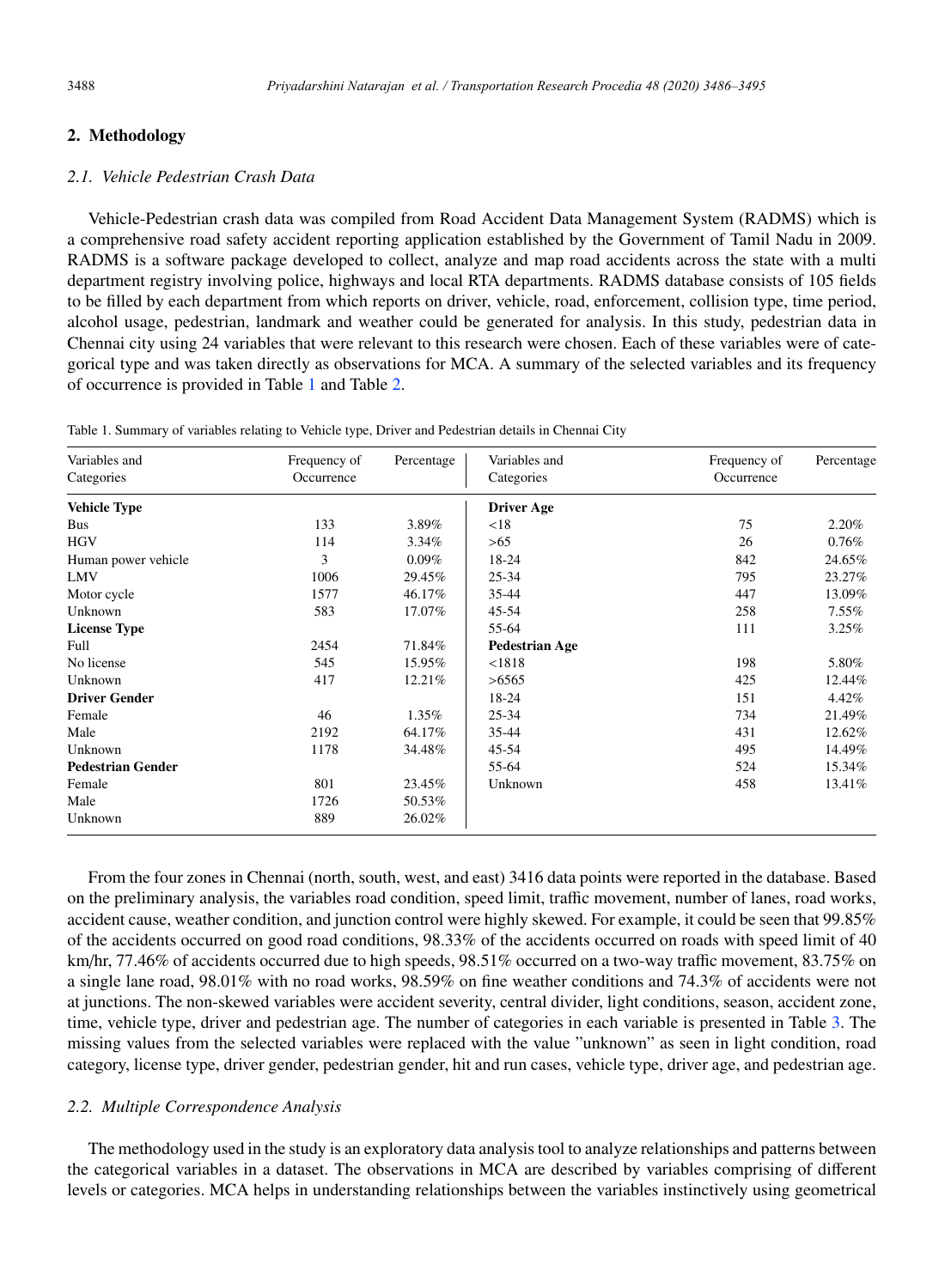|  | :489 |
|--|------|

| Variables and            | Frequency of | Percentage | Variables and                      | Frequency of | Percentage |
|--------------------------|--------------|------------|------------------------------------|--------------|------------|
| Categories               | Occurrence   |            | Categories                         | Occurrence   |            |
| <b>Severity</b>          |              |            | <b>Speed Limit</b>                 |              |            |
| Fatal/Grievous           | 2050         | 60.01%     | 30 Km/hr                           | 3            | 0.09%      |
| No/Simple                | 1366         | 39.99%     | 35 Km/hr                           | 16           | 0.47%      |
| <b>Collision Type</b>    |              |            | 40 Km/hr                           | 3359         | 98.33%     |
| Head on                  | 284          | 8.31%      | 50 Km/hr                           | 37           | 1.08%      |
| Hit from rear            | 79           | 2.31%      | 60 Km/hr                           | $\mathbf{1}$ | 0.03%      |
| Hit from side            | 168          | 4.92%      | <b>Traffic Movement</b>            |              |            |
| Hit object               | $46\,$       | 1.35%      | One-way                            | 51           | 1.49%      |
| Hit pedestrian           | 2216         | 64.87%     | Two-way                            | 3365         | 98.51%     |
| Others                   | 616          | 18.03%     | <b>No. of Lanes</b>                |              |            |
| Skidding                 | 7            | 0.20%      | $\mathbf{1}$                       | 2861         | 83.75%     |
| <b>Central Divider</b>   |              |            | $\overline{c}$                     | 517          | 15.13%     |
| No                       | 2202         | 64.46%     | Greater than 2                     | 38           | 1.11%      |
| Yes                      | 1214         | 35.54%     | <b>Road Works</b>                  |              |            |
| <b>Road Category</b>     |              |            | N <sub>0</sub>                     | 3348         | 98.01%     |
| Highway                  | 2344         | 68.62%     | Yes                                | 68           | 1.99%      |
| Not highway              | 305          | 8.93%      | <b>Accident Cause</b>              |              |            |
| Unknown                  | 767          | 22.45%     | Alcohol abuse                      | 9            | 0.26%      |
| <b>Road Condition</b>    |              |            | Animal involved in accident        | 3            | 0.09%      |
| Good                     | 3411         | 99.85%     | Changing lane without due care     | 65           | 1.90%      |
| Poor                     | 5            | 0.15%      | Dangerous overtaking               | 70           | 2.05%      |
| <b>Light Condition</b>   |              |            | Driving against flow of traffic    | 56           | 1.64%      |
| Darkness                 | 391          | 11.45%     | High speed                         | 2646         | 77.46%     |
| Daylight                 | 1464         | 42.86%     | Inattentive turn                   | 30           | 0.88%      |
| Street light             | 769          | 22.51%     | Injured in accidents               | 79           | 2.31%      |
| Unknown                  | 792          | 23.19%     | No details entered                 | 42           | 1.23%      |
|                          |              |            | Non-respect of rights of way rules | 416          | 12.18%     |
| <b>Weather Condition</b> |              |            | <b>Junction Control</b>            |              |            |
| Cloudy                   | 35           | 1.02%      | Flashing signal                    | 3            | 0.09%      |
| Fine                     | 3368         | 98.59%     | Give way sign                      | 9            | 0.26%      |
| Rainy                    | 13           | 0.38%      | No control                         | 201          | 5.88%      |
| <b>Season</b>            |              |            | Not at junction                    | 2538         | 74.30%     |
| Autumn                   | 879          | 25.73%     | Police officer                     | 22           | 0.64%      |
| Spring                   | 885          | 25.91%     | Stop sign                          | 25           | 0.73%      |
| Summer                   | 885          | 25.91%     | Traffic signals                    | 618          | 18.09%     |
| Winter                   | 767          | 22.45%     | Day Type                           |              |            |
| <b>Chennai Zone</b>      |              |            | Weekday                            | 2451         | 71.75%     |
| East                     | 608          | 17.80%     | Weekend                            | 965          | 28.25%     |
| North                    | 597          | 17.48%     | Time                               |              |            |
| South                    | 1502         | 43.97%     | Early Morning                      | 335          | 9.81%      |
| West                     | 709          | 20.76%     | Evening                            | 722          | 21.14%     |
| <b>Hit and Run</b>       |              |            | Midnight                           | 209          | 6.12%      |
| N <sub>0</sub>           | 2614         | 76.52%     | Morning                            | 705          | 20.64%     |
| Unknown                  | 288          | 8.43%      | Night                              | 831          | 24.33%     |
| Yes                      | 514          | 15.05%     | Noon                               | 614          | 17.97%     |
|                          |              |            |                                    |              |            |

Table 2. Summary of variables relating to Crash type, Environment and Road details in Chennai City.

methods and represents each variable in a low dimension space. The most correlated variables are plotted as clusters together and the uncorrelated variables are plotted far from each other based on the correlation values. Similar to Principal Component Analysis (PCA), the Eigenvalues of calculated MCA describe the level of variables explained by each dimension. Large Eigenvalues map to a large total variation among the variables across its respective dimensions. The variables with the most explained variation in the data are plotted across dimension 1, followed by dimension 2 and so on. Mostly, the top two or three Eigenvalues explain most of the variance in the data, the dimensions higher than that are usually considered as redundant or noisy information.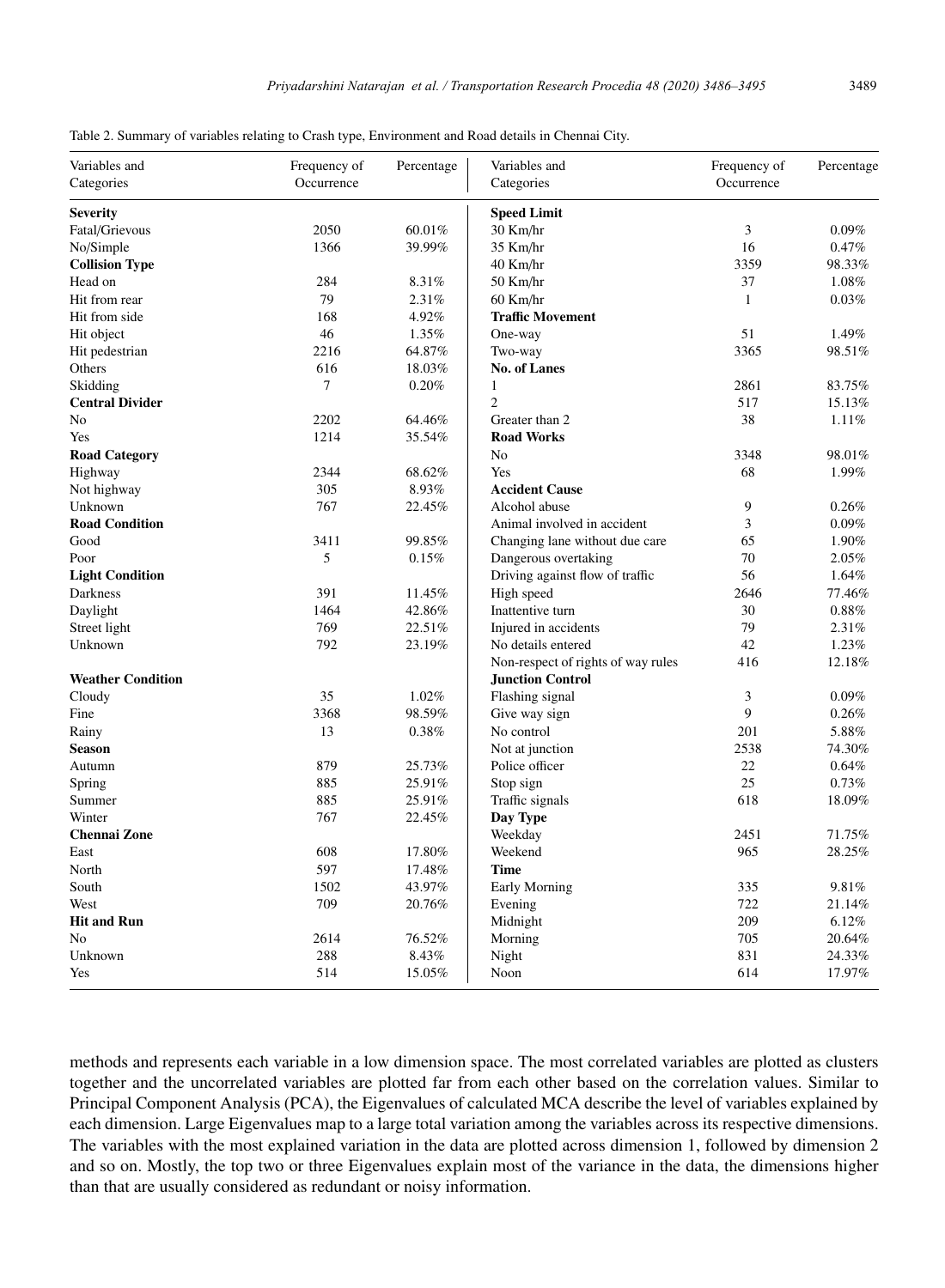Table 3. Number of Categories in each variable.

| Variable                | Number of Categories |  |
|-------------------------|----------------------|--|
| Severity                | $\mathfrak{2}$       |  |
| Collision Type          | 7                    |  |
| Central Divider         | $\boldsymbol{2}$     |  |
| Road Category           | 3                    |  |
| Road Condition          | 2                    |  |
| <b>Light Condition</b>  | 4                    |  |
| Speed Limit             | 5                    |  |
| <b>Traffic Movement</b> | $\mathfrak{2}$       |  |
| No. of Lanes            | 3                    |  |
| Road Works              | $\mathfrak{2}$       |  |
| <b>Accident Cause</b>   | 10                   |  |
| Weather Condition       | 3                    |  |
| License Type            | 3                    |  |
| Driver Gender           | 3                    |  |
| Season                  | 4                    |  |
| Zone                    | 4                    |  |
| Time                    | 6                    |  |
| Pedestrian Gender       | 3                    |  |
| Hit and Run             | 3                    |  |
| Junction Control        |                      |  |
| Vehicle Type            | 6                    |  |
| Driver Age              | 8                    |  |
| Pedestrian Age          | 8                    |  |
| Day Type                | $\overline{2}$       |  |

#### *2.3. Initial Data Analysis using MCA*

In this study, 24 categorical variables from the crash data were considered and the dimension of the dataset was 3416x24. Each crash report was represented as rows in the data matrix and is called transactions. The columns of the data matrix are the variables with their categorical values. The computations of MCA are performed using the FactoMineR package of R programming language. This package has the tools to compute, summarize, visualize and describe data of both quantitative and categorical variables based on the dataset and application. Since the Eigenvalues from MCA computation describe the level of variation explained by each dimension, the Eigenvalues and % variance explained for the top 10 dimensions are tabulated in Table 4. As the number of dimensions increases a continuous decrease in the Eigenvalues and % variance could be seen. The first and the second principal dimensions explain about 14.5% of the total variation and the greater dimensions do not explain more than 2.5%. Hence the results of MCA on crash data are discussed based on data from dimension 1 and 2.

Table 4. Eigen values and explained variance for first 10 dimensions.

| Dimension | Eigen Values | % Variance Explained | Cumulative % Variance Explained |  |
|-----------|--------------|----------------------|---------------------------------|--|
|           | 0.2583       | 7.9468               | 7.9468                          |  |
| ◠         | 0.2125       | 6.5369               | 14.4837                         |  |
| 3         | 0.0789       | 2.4289               | 16.9127                         |  |
| 4         | 0.0765       | 2.3541               | 19.2667                         |  |
|           | 0.0747       | 2.2981               | 21.5648                         |  |
| 6         | 0.0678       | 2.0863               | 23.6511                         |  |
|           | 0.0620       | 1.9081               | 25.5592                         |  |
| 8         | 0.0592       | 1.8230               | 27.3822                         |  |
| 9         | 0.0583       | 1.7926               | 29.1748                         |  |
| 10        | 0.0564       | 1.7344               | 30.9092                         |  |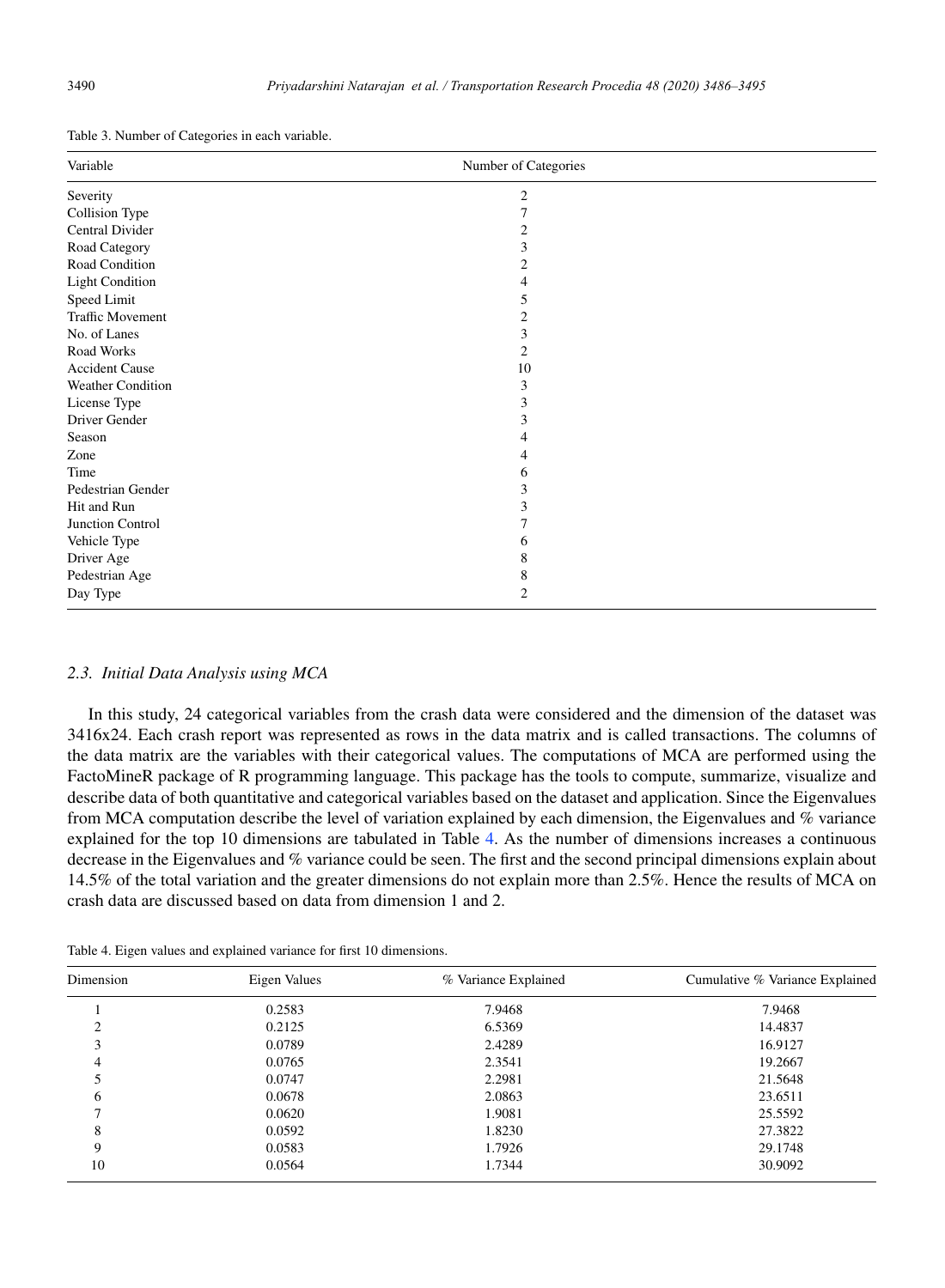The variables with the highest contribution from MCA computation could be found using this package and this value provides valuable insight while interpretation. From Table 1, it could be seen that the frequency of occurrence of "unknown" values under road category is 22.45%, light condition is 23.19%, license type is 12.21%, driver gender is 34.38%, pedestrian gender is 26.02%, hit and run is 8.43%, vehicle type is 17.07%, driver age is 25.23% and pedestrian age is 13.41%. Table 5 lists the highest contributing variables and its categories that are greater than 1% in both dimensions 1 and 2 excluding the unknown categories.

Table 5. Variable contribution in dimensions 1 and 2 greater than 1%.

| Variables                                           | Contribution $%$ |
|-----------------------------------------------------|------------------|
| No. of Lanes $-2$                                   | 6.1557           |
| Junction Control - Traffic signals                  | 5.8720           |
| Collision Type - Others                             | 5.5520           |
| Accident Cause - Non-respect of rights of way rules | 4.1180           |
| Pedestrian Age - 25 to 34 years                     | 3.5939           |
| Driver Gender - Male                                | 1.5242           |
| Road Category - Highway                             | 1.5176           |
| Junction Control - Not at junction                  | 1.4335           |
| Central Divider - Yes                               | 1.3971           |
| Chennai Zone - East                                 | 1.3579           |
| Collision Type - Hit pedestrian                     | 1.1182           |
| No. of Lanes - 1                                    | 1.0732           |

It should be noted that the contribution values of each variable will depend on the number of categories and the contribution of each category as listed in Table 4 will depend on the number of accidents reported with the listed categories. These variables and their categories should be given high importance while deciding on the factors affecting pedestrian safety.



Fig. 1. Principal MCA plot between dimension 1 and dimension 2 for the variable categories.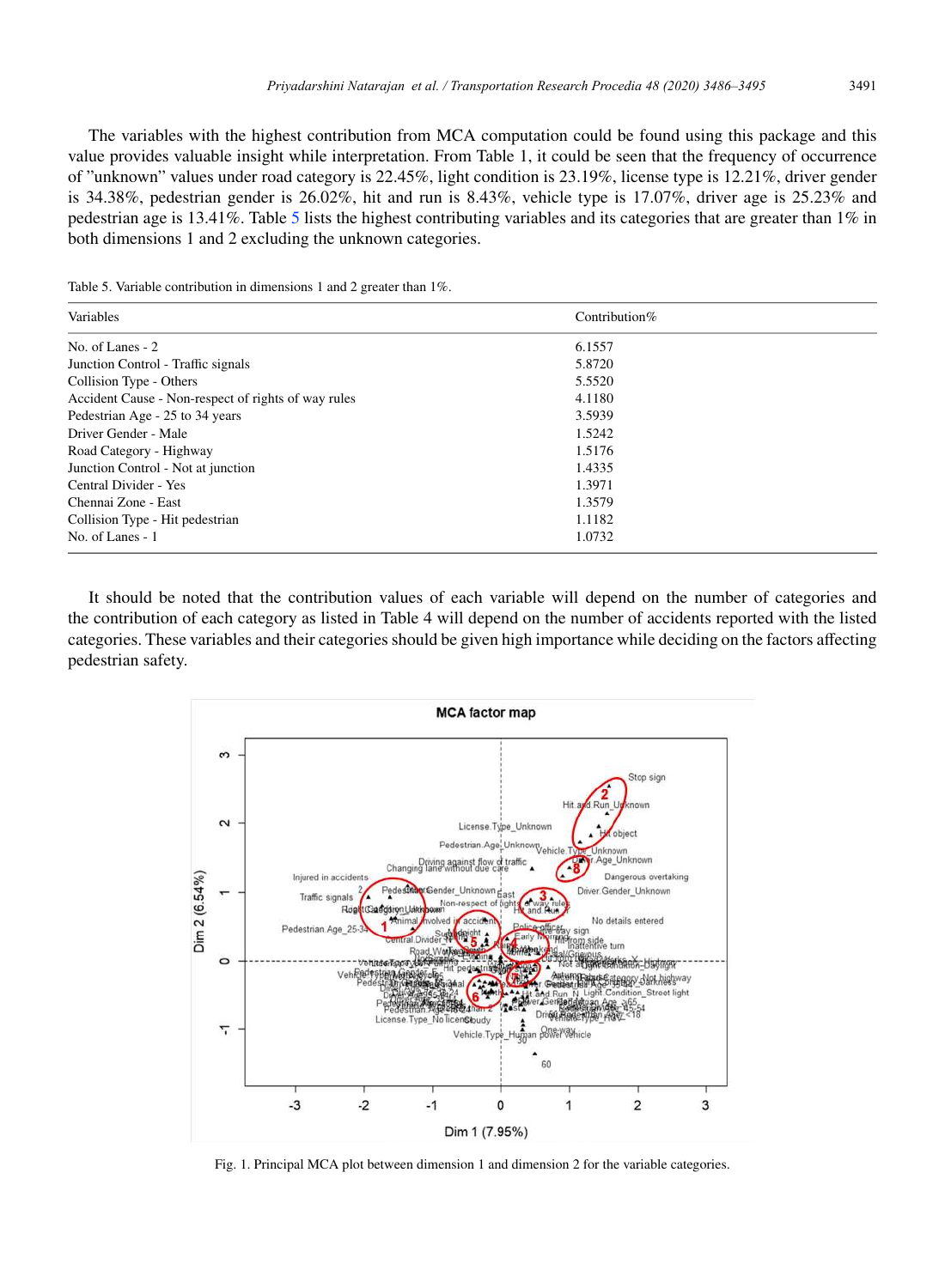#### 3. Results and Discussion

The plots to interpret the results of MCA across dimensions 1 and 2 were generated using the ggplot2 package. The variable categories that are further away from the origin are the most discriminating variables and the ones clustered at the origin are probably less distinct. Based on the positioning of the variable clusters, different clouds were formed using the most discriminating variables and less distinct variables as shown in Fig. 1. The clouds formed with discriminating variables are shown as ellipses and less distinct variables are discussed in Fig 4 to Fig 9. These clouds form the category groups that most likely to have contributed to the crash. The clusters identified in the MCA plots from their distribution in plane 1 are discussed below explaining 14.5% of the variance in the dataset.



Fig. 2. (a) Cloud 1 of MCA factor map; (b) Cloud 2 of MCA factor map.

First cloud forms association between four factors collision type, pedestrian age, accident cause and junction control shown in Fig. 2a. The association suggests that pedestrians in the age group of 25 to 34 are mostly injured in accidents at traffic signals where the cause of the accident is usually due to non-respect of the right way of rules. Countermeasures such as guided pedestrian crossings, skywalk or subways could prevent accidents at the traffic junctions.

The second cloud forms an association between the cause of accidents and collision type shown in Fig. 2b. The factors identified in the cause of accident categories are driving against the flow of traffic, changing lane without due care and dangerous overtaking. These factors have resulted in a collision type of hitting an object. The categories in this cloud are distinctly spread across dimension 2 making the cause of the accident as its top contributing variable. The association is made completely between the vehicles on the road where colliding with an object has occurred mainly due to unsafe driving and overtaking.

Third cloud associates with three variables collision type, cause of accident and weather conditions shown in Fig. 3a. This cloud suggests that during rainy weather conditions accidents relating to inattentive turning lead to the collision of vehicles from the side. This association also suggests that signals at traffic junctions may not provide sufficient safety while making turns, especially during bad weather conditions. Increased safety interventions at such turns could prevent these types of collisions.

The fourth cloud forms the association between injury severity, time of day and collision type shown in Fig. 3b. The association suggests that there is a high risk of fatal/ grievous injury occurrence during poor light conditions since the time of day is evening and night. Also, the collision type associated with this cloud is getting hit from the rear. Naturally, night relates to dark conditions and hence countermeasures like necessary lighting could prevent these crashes.

Fifth cloud associates Hit and Run, time of day, season, central divider and junction control shown in Fig. 4a. From this cloud, an association that hit and run occurs during early mornings are formed. This could indirectly relate to driver fatigue or the confidence of the driver is not expecting pedestrians early morning on the roads. The occurrence of these crashes is also associated with summer and spring which is the first half of the year. Another interpretation of the cloud is that crashes are associated with the presence of central dividers, where the pedestrian could have been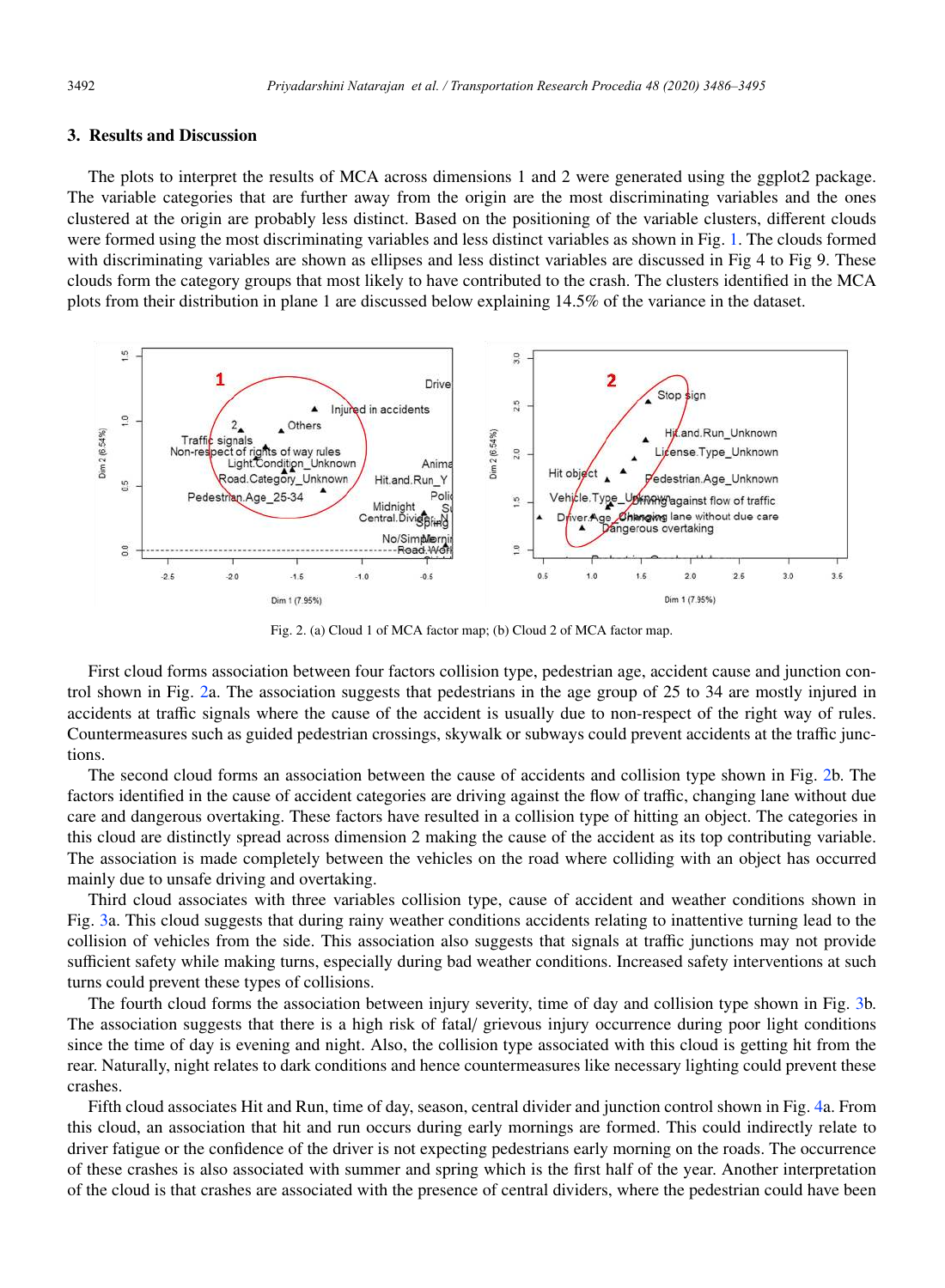

Fig. 3. (a) Cloud 3 of MCA factor map; (b) Cloud 4 of MCA factor map.



Fig. 4. (a) Cloud 5 of MCA factor map; (b) Cloud 6 of MCA factor map.

crossing at unmarked crossing zones. The presence of a police officer is also associated with this cloud. Improvement in speed control in early mornings and targeted pedestrian awareness and enforcement could help in reducing this type of crashes.

Sixth cloud associates all drivers and pedestrians involved in motorcycle accidents shown in Fig. 4b. Drivers of all age groups are associated with this cloud. Some other variable categories associated are flashing traffic signal and no junction control. Road with no controls will most likely contribute to accidents. This cloud stresses the importance of having a proper traffic signaling system and junction control to prevent accidents. The cloud also associates with the north and west zones of Chennai city. These locations would require increased attention and installment of speed barriers, traffic management system and enforcement could minimize the occurrence of these crashes.

Seventh cloud associates pedestrians of all ages, head-on collision type, bus and heavy goods vehicle type, roads with greater than 2 lanes and presence of a central divider shown in Fig. 5a. Pedestrian crashes and injuries are reported even in single-lane roads, hence it becomes progressively dangerous for pedestrians on roadways with more than 2 lanes. Large vehicles tend to have difficulties in maneuvering to prevent pedestrian collisions if it is sudden resulting in crashes. Hence, pedestrians must be enforced to use only the designated crossing areas that include traffic signal controls and the speed of the heavy vehicles should also be kept under the safety limits. Installation of warning systems, enforcement, traffic signage on speed controls could help prevent these accidents.

Eight cloud associates pedestrian crashes and high vehicle speeds where the speed limit is 35 km/hr in all road conditions shown in Fig. 5b. The crashes in this cloud are also associated with alcohol abuse. Poor road conditions and road works are also part of this cloud indicating that vehicles at high speeds in these road conditions will most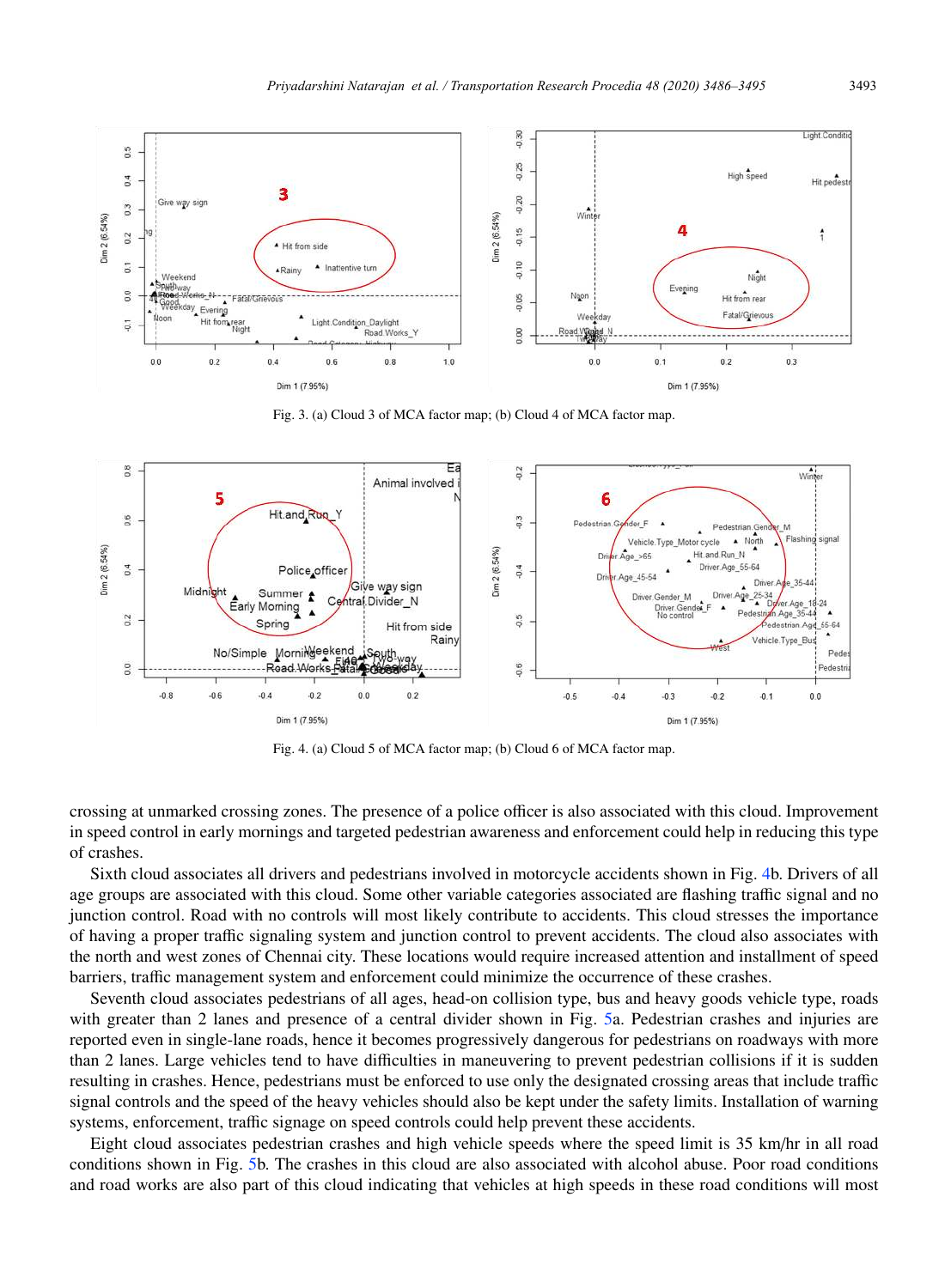

Fig. 5. (a) Cloud 7 of MCA factor map; (b) Cloud 8 of MCA factor map.

likely lead to crashes. Poor light conditions or darkness is also associated with this cloud. Hence required lighting, proper diversions during road works, strict enforcement against drunk and driving could help prevent these crashes.

This study implemented MCA on Pedestrian vehicle crash data from the RADMS database of 2016 in Chennai city. MCA could provide a valuable tool in identifying associated causes of a road accident from a large dataset of categorical variables and map them into lower dimension space.

| Dimension 1             |        | Dimension 2 |                          |          |         |
|-------------------------|--------|-------------|--------------------------|----------|---------|
| Variables               | $R^2$  | p-value     | Variables                | $R^2$    | p-value |
| Collision Type          | 0.5929 | < 0.001     | License Type             | 0.568695 | < 0.001 |
| Road Category           | 0.7447 | < 0.001     | Driver Gender            | 0.408233 | < 0.001 |
| <b>Light Condition</b>  | 0.7133 | < 0.001     | Hit and Run              | 0.535884 | < 0.001 |
| No. of Lanes            | 0.6676 | < 0.001     | Vehicle Type             | 0.459721 | < 0.001 |
| <b>Accident Cause</b>   | 0.5587 | < 0.001     | Driver Age               | 0.605638 | < 0.001 |
| Junction Control        | 0.7076 | < 0.001     | Pedestrian Age           | 0.670684 | < 0.001 |
| Pedestrian Age          | 0.6134 | < 0.001     | Pedestrian Gender        | 0.282709 | < 0.001 |
| License Type            | 0.3364 | < 0.001     | Collision Type           | 0.249672 | < 0.001 |
| Vehicle Type            | 0.3176 | < 0.001     | <b>Accident Cause</b>    | 0.244404 | < 0.001 |
| Hit and Run             | 0.2217 | < 0.001     | Zone                     | 0.20725  | < 0.001 |
| Pedestrian Gender       | 0.1932 | < 0.001     | <b>Junction Control</b>  | 0.201141 | < 0.001 |
| Driver Gender           | 0.1012 | < 0.001     | <b>Central Divider</b>   | 0.164751 | < 0.001 |
| Season                  | 0.0936 | < 0.001     | No. of Lanes             | 0.153489 | < 0.001 |
| Severity                | 0.0824 | < 0.001     | <b>Light Condition</b>   | 0.127403 | < 0.001 |
| Central Divider         | 0.0801 | < 0.001     | Road Category            | 0.110819 | < 0.001 |
| Driver Age              | 0.0748 | < 0.001     | Season                   | 0.06784  | < 0.001 |
| Time                    | 0.0449 | < 0.001     | <b>Traffic Movement</b>  | 0.011745 | < 0.001 |
| Zone                    | 0.0366 | < 0.001     | Time                     | 0.013815 | < 0.001 |
| Road Works              | 0.0095 | < 0.001     | <b>Weather Condition</b> | 0.005608 | < 0.001 |
| Speed Limit             | 0.0053 | < 0.001     | Speed Limit              | 0.006827 | < 0.001 |
| <b>Traffic Movement</b> | 0.0015 | 0.024       |                          |          |         |

Table 6. Significance of variables in dimension 1 and dimension 2.

The significance of each variable in both dimensions 1 and 2 is tabulated in Table 6. A greater association of the dimensions with its corresponding variables would have a high *R* <sup>2</sup> value and vice versa. Based on the correlation results it could be seen that dimension 1 has the five most dominant variables as pedestrian age, license type, vehicle type, hit and run and pedestrian gender. Dimension 2 has the five most dominant variables as pedestrian gender, collision type, accident cause, zone, and junction control.